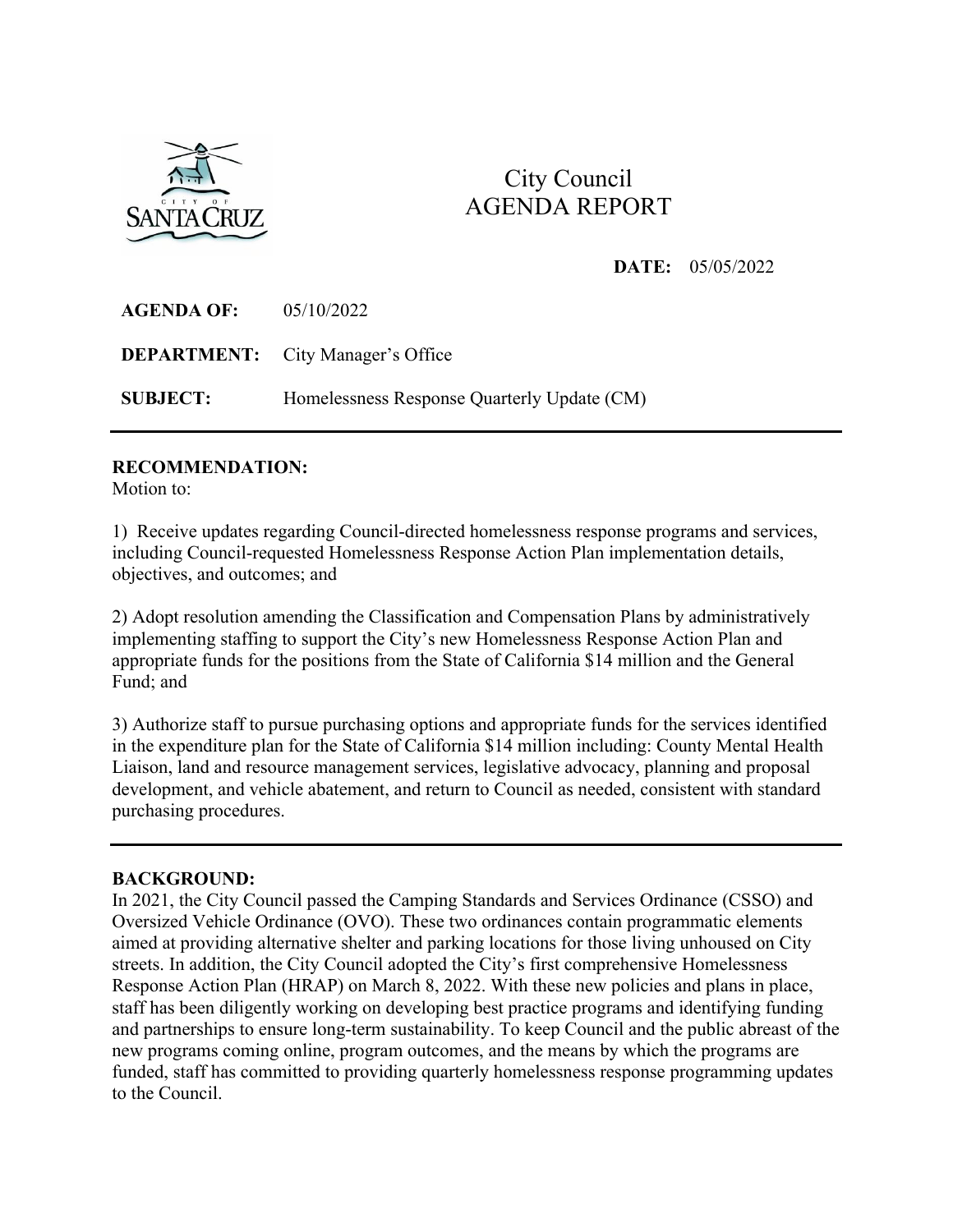#### **DISCUSSION:**

Traditionally, the City's role in the area of homelessness response has been one of support to the County both as a partner in the region's Continuum of Care and through in-kind contributions to County-funded health and human services programming. However, the passage of the Camping Services and Standards Ordinance (CSSO) and the Oversize Vehicle Ordinance (OVO), and the associated programming, have ushered the City into the new realm of ongoing service provision for homelessness response. The establishment of additional City infrastructure and resources are needed to support the significantly increased requirements and responsibilities that come with a comprehensive and holistic approach to homelessness response.

In recognition of this fact, staff created the Homelessness Response Action Plan (HRAP) that was adopted by Council on March 8, 2022. The HRAP is a living breathing, action-oriented plan to help guide the City's homelessness response for the next three years. Embedded in this new HRAP are steps necessary to help ensure: 1. Growth of City organizational capacity to execute the plan; 2. The necessary coordination with the County and regional partners; 3.Identification of funding sources to support ongoing programming; 4. Appropriate data collection and reporting for tracking success; 5. Adequate alternative shelter options throughout the region; and 6. Effective land stewardship by the City. Upon the adoption of the HRAP, Council requested the plan be augmented with additional objectives and metrics to create a more concrete road map.

As the City takes on significant new shelter service provision, the need to collaborate and align with the County and other local jurisdictions becomes even more essential. To this end, the City and County have established regular collaborative meetings focused on north county homelessness response. These meetings have allowed both agencies to better understand their respective efforts and intentions, as well as to share insights on provision of services, successes, and resource identification. One example of this recent collaboration is the joint efforts underway to create a north county navigation center and an expanded Coral Street campus. The planning steps for this joint venture are reflected in the City's newly adopted HRAP.

The City-County collaboration does not ensure that both agencies always see eye-to-eye on the best path forward. Although the goal of minimizing homelessness is shared, there is not alway agreement on the means to get there, particularly as limited funding is available. As the County shifts its investments from emergency shelter provision to a focus on more permanent supportive housing and service-rich shelter beds focused on improved outcomes, the number of emergency shelter beds for individuals in the City remains a significant challenge. The County's coordinated entry system has been fully subscribed for some time now, making access to the limited number of existing shelter beds difficult. The County's shift should provide more stable shelter options and better overall outcomes for homeless in the long run, but in the short term, the City is left to carry a significant burden as the number of County-run emergency shelter sites continue to close in our region. These challenges are compounded by the concentration of regional homelessness service located within the City and fewer services elsewhere in the County, creating a concentration of the number of unhoused in the City of Santa Cruz.

The City continues to acquire the resources and infrastructure needed to supplement the County's emergency shelter facilities. This has taken time as the City builds capacity for proactive homelessness response efforts and as funding is identified. The CSSO was passed in June 2021, and the City was successful in acquiring a one-time State allocation of \$14 million to support the homelessness response efforts in late 2021. These funds are being leveraged, along with federal American Rescue Plan Act (ARPA) funding, to launch and expand the City's safe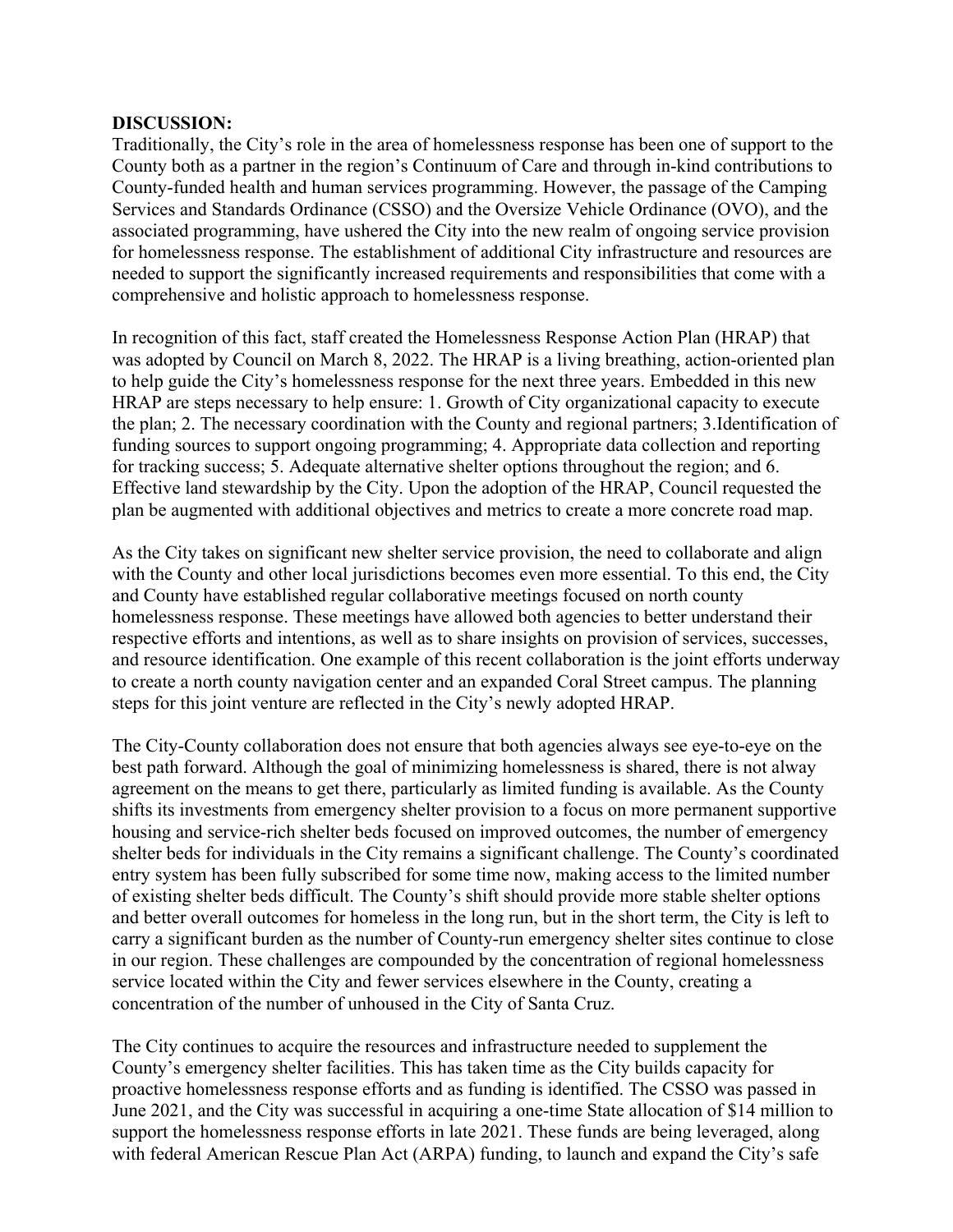sleeping and safe parking programs, stand up additional emergency shelter sites, and bolster our organization's overall homelessness response capacity and effectiveness.

Contained in this agenda report is a description of the Council-requested additions to the City's adopted HRAP; a detailed description of the ongoing City-County collaborations, including the allocations of the State funding; and a comprehensive update on the City's homeless response programming.

# **UPDATES: Homeless Response Action Plan**

In recognition of the City's expanded role in homelessness response, a three-year HRAP was developed and approved by Council. This plan also provides a comprehensive list of actions to ensure the City has the necessary infrastructure to successfully implement the programs associated with the CSSO and OVO. This includes the establishment of data collection mechanisms to ensure the programming can be evaluated and outcomes can be tracked. In addition, the HRAP contains detailed steps in the areas of permanent affordable and supportive housing, basic support services, care and stewardship, and community safety.

Although the Council adopted the HRAP, they requested more detailed objectives and outcomes, strategies for targeting and supporting the different homeless populations, and a more comprehensive explanation of some of the proposed staffing and contracted consultant needs. The accompanying detailed implementation plan addresses the issues raised by Council and will serve as a functional guiding document for staff across City departments.

#### *Objectives and Outcomes*

 The Homeless Response Action Plan consists of five Action Areas, each with multiple supporting goals. The HRAP implementation plan (attached) now includes desired outcomes associated with each goal, as well as the objectives that need to be accomplished to make progress towards the desired outcome. A timeline for each objective has also been added, as has the lead department.

In the process of developing the specific outcomes, the lack of local and regional data collection and data integration became clear. Since the City has not traditionally overseen health and human services, it does not presently have the necessary infrastructure and systems for data collection, nor in many cases, access to systems at the County level. In the first Action Area of the HRAP, "Building Capacity & Partnerships," several of the goals and objectives are focused on City-County collaboration, including the establishment of more comprehensive data collection and data sharing mechanisms across jurisdictions and local agencies. This goal is extremely important for evaluation and evidence-based assessments to determine effectiveness of our efforts. In the meantime, the outcomes listed in the HRAP implementation plan are only metrics-based when City-managed or accessible data exists. Additional metric-based outcomes will be added to the implementation plan, as appropriate, once the City has data collection and data sharing infrastructure in place. In addition, staff in the Finance Department and City Manager's Office have been working on developing an integrated, Citywide budget tracking system and homelessness response budget for Fiscal Year (FY) 2023. Together, these tools will improve the City's ability to make effective financial decisions on homelessness response and make efficient use of resources.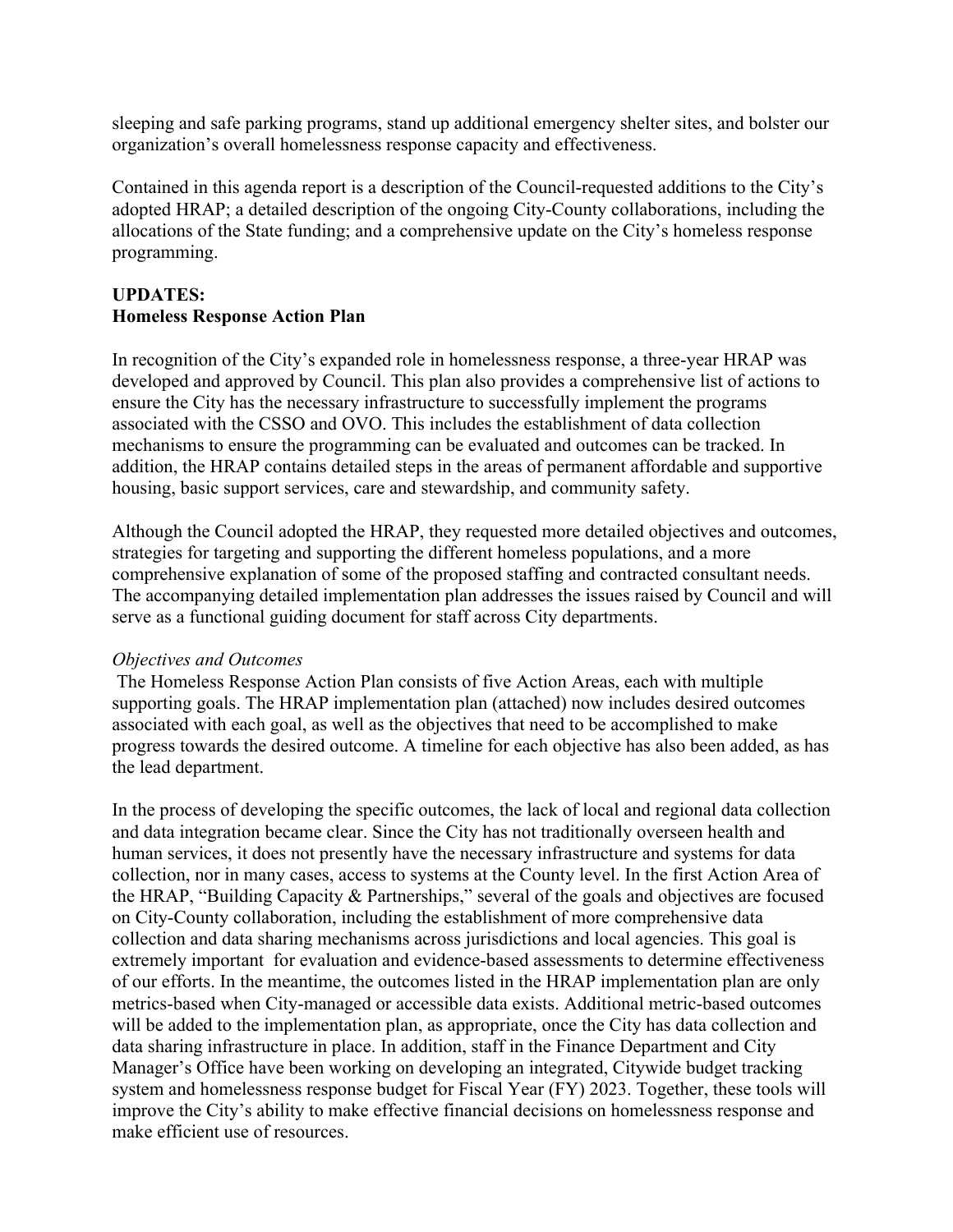#### *Strategies for targeting and supporting the different homeless populations*

The consideration of specific target populations has been integrated in the planning for expanded shelter options, including the possibility of shelter space specifically for disabled individuals, women, or a sober living environment. For example, staff are considering focusing the second Transitional Community Camp on serving those who have special needs with respect to mobility and access. The Action Areas and goals in the HRAP also delineate strategies for supporting persons experiencing homelessness who are in need of substance abuse treatment and mental health services.

## *Staffing to support the City's Homelessness Response*

Homelessness response has been a Citywide effort touching nearly every department, and as such, the workload delineated in the HRAP exceeds the current capacity of City staff. The homelessness response efforts outlined in the CSSO and OVO, in addition to the continued demand brought on by the ongoing homelessness crisis, requires an expansion of Citywide resources and staffing. The HRAP outlines the development of new and expanded services and programs, as well as the infrastructure expansion needed for successful implementation. In recognition of this added workload, the HRAP includes several staff positions and contracted consultant and vendor roles.

City staff positions already approved by Council on March 8, 2022:

- **Deputy City Manager** (1.0 Full Time Equivalent (FTE)): This position is not new, but rather a replacement of the current Deputy City Manager II who will return to his previous position as Director of Planning and Community Development. This position will provide the executive-level oversight of homelessness response. Human resources has posted this position, and applications are currently under review. This position is being funded through the general fund.
- **Homelessness Services Coordinator** (0.65 FTE): This position is a new classification and will oversee the operational management of the City's homelessness response. A similar role has existed for over three years in the form of a temporary position. This new, permanent position will solidify this role in the City Manager's Office. This position was posted internally, and the recruitment is in the interview stage. This position is being funded by the general fund.
- **Homelessness Response Outreach and Shelter Specialist** (2.0 FTE): These positions will provide oversight and case management of the City's Transitional Community Camps and offer outreach services to unhoused individuals throughout the City limits. Similar roles have existed for the past year in the form of temporary positions. These new, permanent positions will solidify these roles in the City Manager's Office. Human resources has posed this position and applications are currently under review. These positions are being funded with ARPA funds for the first year. Additional funding allocation will be needed moving forward.
- **Community Service Officer** (2.0 FTE): Similar to the existing Community Service Officer (CSO) classification, these homelessness response CSOs will support in the enforcement of laws and regulations and promote public safety. Human resources is working with the Police Department in the recruitment of these additional CSO positions and aims to have these positions filled in the summer of 2022. These positions are being funded for one year by the State's \$14 million in funds provided to the City. Additional funding allocation will be needed moving forward.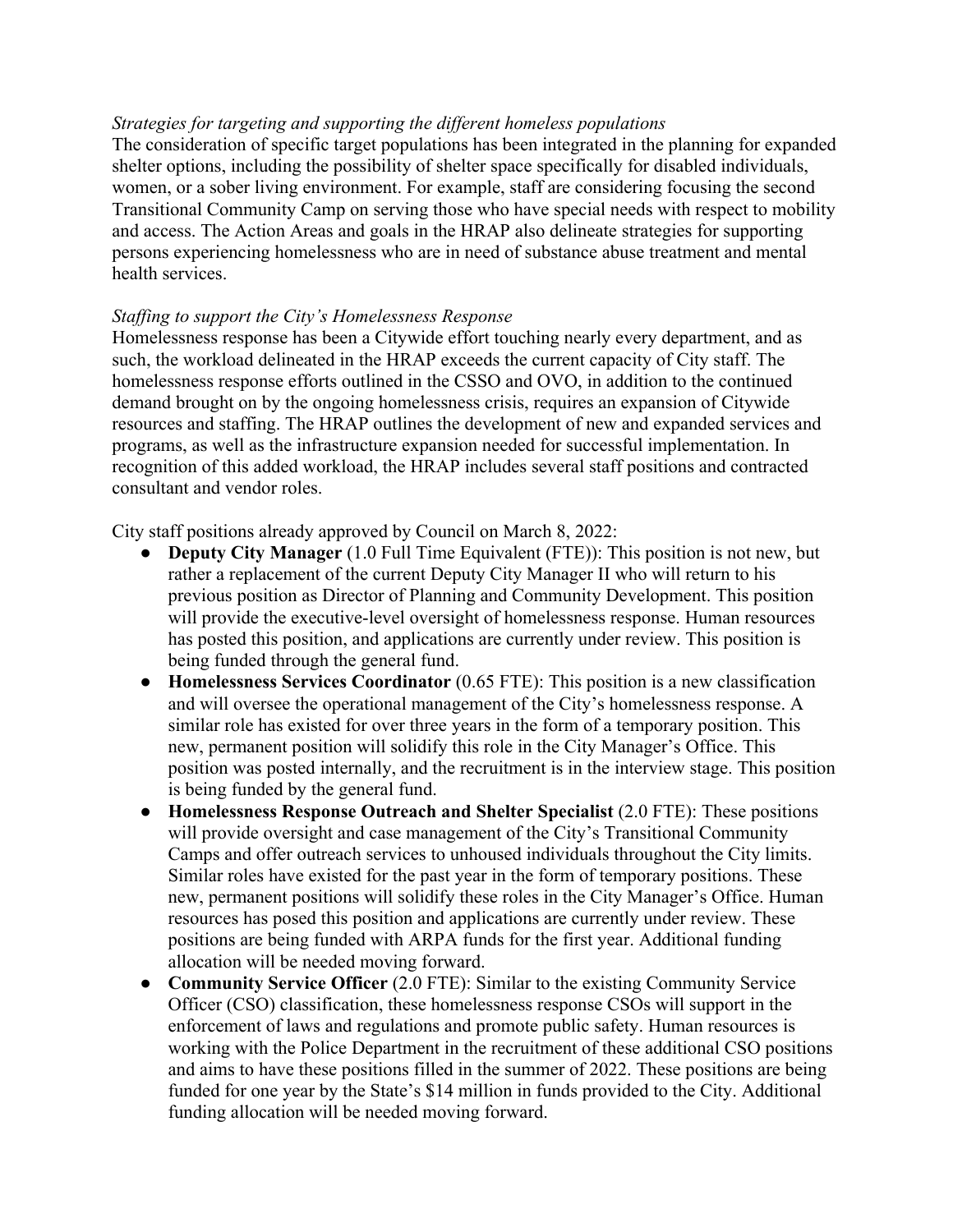In addition, the HRAP outlined several other City staff positions that have not yet been approved. Staff is recommending that Council adopt a resolution (attached) authorizing the below City positions. For FY 2023, these positions will be funded through the State's \$14 million in funds at a total cost of \$564,791. Presently, there is not a funding source in place for subsequent years.

- **Community Relations Specialist** (0.5 FTE): This position will work with the Communications Manager in developing and disseminating information on the City's homelessness response activities and programs to residents and individuals experiencing homelessness in the City of Santa Cruz. The Community Relations Specialist will also lead the implementation of community engagement efforts to collect community input and build community consensus on specific homelessness response projects. A draft Homeless Response Action Plan Community Engagement Plan is attached with more details for the Council's information. (Budget: \$111,836)
- **Public Works Building Maintenance Worker II** (0.5 FTE): This position has been created to provide maintenance support to facilities and equipment related to all homelessness support services. The City's shelter programs require ongoing maintenance to keep the structures, showers, and facilities operational. This new position will become a part of the newly created homelessness division within the Public Works Department, which is further described below. (Budget: \$67,094)
- **Public Works Homelessness Response Field Worker** (2.0 FTE): These positions will be responsible for mitigating the community impacts of encampments within the City, working on homelessness-related clean-up and refuse management, and proactively working in coordination with the homelessness response team for resource management. (Note: These positions were originally brought to Council on March 8, 2022 with the title of "Land and Resource Management.") (Budget: \$173,128)
- **Public Works Field Supervisor and Senior Homelessness Response Field Worker for Homelessness Response Field Division** (2.0 FTE): To most effectively coordinate these functions, Public Works will create a homelessness response field division. Two existing positions within Public Works that are not currently filled will be deleted and funding used toward creating a supervisor and senior worker for this new division. These changes will be brought to Council as part of the FY 2023 budget process. These new positions, along with the Building Maintenance Worker II position, will create a new team of five within Public Works that will be a critical part of the integrated citywide homelessness response. (Budget: \$212,733)

These proposed new positions will work across all City departments as part of the City's integrated approach to homelessness response. Although these positions will reside across multiple departments (e.g., Homelessness Response Field Worker positions in Public Works, Community Service Officers in Police Department), the work of these employees will be part of a coordinated effort supported by the City Manager's Office. An organizational chart depicting the relationship of these new positions and their respective departments is included as an attachment to this report.

The HRAP also identified the need for several contracted roles with speciality expertise to augment the City's homelessness response capacity. At the March 8, 2022 meeting, Council requested staff to return with more information on the the following consultant/vendor roles identified as line items in the expenditure plan for the \$14 million in State funding:

● **Contract with County of Santa Cruz for additional Mental Health Liaisons**: This will expand the contract with the County to increase the Mental Health Liaisons, who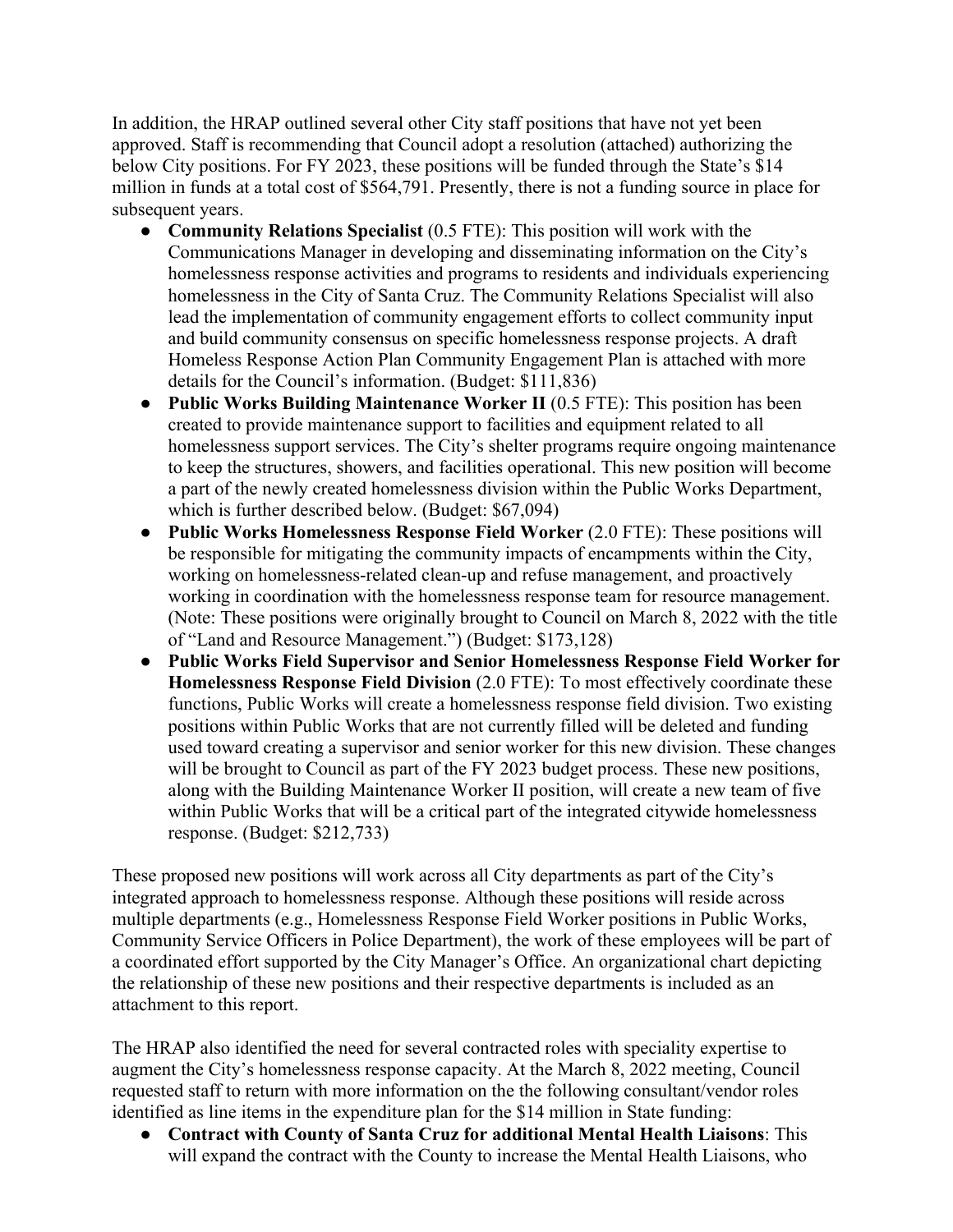work closely with the Police Department, from 2.0 FTE to 4.0 FTE. This will allow for expanded hours of County behavioral health staff available to assist first responders and will increase the number of calls where a behavioral health specialist can make an initial response with law enforcement. (Budgeted: \$188,000)

- **Planning & Proposal Development Consultant**: This contracted role will provide specialized technical and professional support for the development and evaluation of requests for proposals for the City, preparation of operational plans and processes, return on investment analyses, feasibility studies, cost forecasting models, and templates for homelessness response activities. As can be seen with the complexity of the implementation plan, the steps to support the HRAP are significant and managing the components requires additional help for the team. Additionally, the team wants to proceed with partner contractors and consultants based on a measured, financially responsible and operationally practical basis. This scope of work may include more than one consultant. (Budgeted: \$336,000)
- **Legislative Advocacy Consultant**: This consultant will support the development of annual targeted state and federal legislative asks for policy reform and funding related to homelessness response, mental health, and substance use disorders; track legislation and support advocacy efforts for the City on these issues; and support and facilitate efforts to build a statewide coalition of municipalities for legislative change and funding requests. (Budgeted: \$150,000, reduced from \$216,000)
- **Land & Resource Management Contractor**: These contracted vendors will provide refuse management, sanitation, and land restoration services to mitigate the environmental impacts of encampments in the City. (Budgeted: \$520,000)
- **Vehicle Abatement Contractor**: This contracted role will support in the abatement of abandoned and in-operable vehicles and will work with City staff to address and resolve other issues associated with abandoned vehicles. (Budgeted: \$37,500)

Specific agreements for these services will be brought to Council for consideration at future meetings in a manner consistent with the City's purchasing policies and procedures.

# **Regional Collaborations on Homelessness**

At the March 8, 2022 City Council meeting, staff presented an expenditure plan for the State of California \$14 million appropriation that was developed collaboratively with the County of Santa Cruz. The use of these funds was integrated into and supports the goals and objectives in the HRAP. It is important to note that the evolving context in homelessness response requires ongoing flexibility - including in the specific uses of the State funds. The broad categories of funding will remain consistent, however, the specifics may need to change based upon the availability of other funding opportunities, the development of other programs and services by the County, or as a result in shifting needs and priorities. For example, eviction prevention emerged as a critical need with the expiration of the State eviction moratorium, so Council authorized (April 12, 2022) the allocation of \$150,000 of the State funds to be used to support eviction prevention efforts.

#### *State of California Funding - Implementation*

Staff has continued to work collaboratively with the County to begin implementation of several of the items detailed in the plan funded by the State of California \$14 million, including:

● **Hygiene Bay Remodel:** Public Works released the Request for Proposals on April 14, 2022, and the pre-bid meeting for potential bidders was held on April 26, 2022. The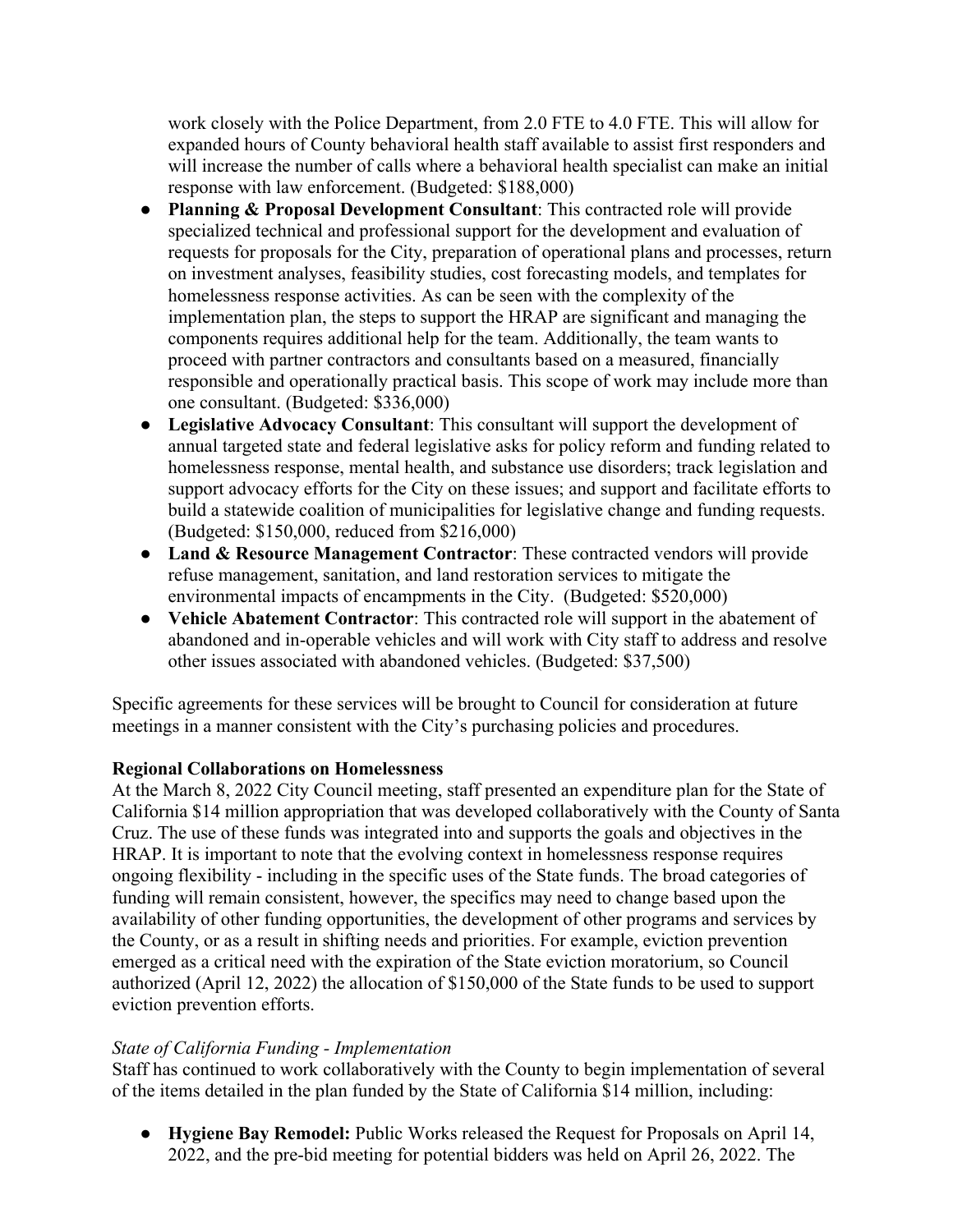submission deadline is May 12, 2022. The remodel project consists of ground floor work including selective demolition for the installation of new walls, floors, moisture barriers, partitions, and fixtures. A new reception desk, cabinets, and lockers will be installed for a new reception area. New electrical work includes new lighting, power supply for various new components, and a new electrical panel. The new HVAC work will include new ducts and exhaust fans installation, among other tasks. A building permit has been issued for the project. The project is estimated to cost between \$1.5 - \$1.8 million, and will be funded through ARPA funds, with the \$14 million from the State also providing funding, as needed. The funding for this was included in both ARPA and the \$14 million from the State, with the expectation that the funding would shift from ARPA to the \$14 million from the State. As noted above, flexibility will be needed in how the \$14 million is spent, as homelessness response remains dynamic. It has subsequently been determined the hygiene bay will be funded through ARPA, so the remaining money from the \$14 million from the state that was previously allocated to the hygiene bay is currently expected to go to sheltering.

- **Pre-Development Funding:** Staff is finalizing a Request for Proposals (RFP) to provide financial support to local entities to complete pre-development work that is necessary in order to successfully compete for state and/or federal funding (e.g., Project HomeKey) for a permanent support housing, shelter, or transitional housing project. There has been \$500,000 allocated for this fund, with individual awards expected to be in the \$50,000 - \$125,000 range. Release of the RFP is expected by the end of May 2022. The applications will be reviewed on a rolling basis while funding is available. Staff worked collaboratively with the County on the application criteria and scoring rubric and will also collaborate with the County in the review process.
- **Coral Street Master Planning & Design Services:** Staff is finalizing a RFP for Design Services to select a consulting firm to lead a master planning design charrette for the Coral Street campus. A later RFP will be issued to provide design services as part of the development process, which is anticipated to include a navigation center and permanent supportive housing, though the ultimate uses will be explored as part of the design charrette and master plan process. A total of \$710,000 was allocated for these services, with \$110,00 dedicated to the master planning and \$600,000 for the subsequent design work associated with the development.
- **Eviction Prevention:** In partnership with the County of Santa Cruz and other local jurisdictions, there was an agreed-upon need to augment eviction prevention efforts given the impending expiration of the State eviction moratorium and a backlog in the processing of applications for relief that tenants and landlords submitted to the State. The Council authorized (April 12, 2022) the allocation of \$150,000 of the state funds be used to support eviction prevention efforts in alignment with the County's commitment of \$500,000. This funding will expand an existing contract with Community Action Board to provide assistance in to support legal education and mediation services to reduce potential evictions and prevent homelessness.

#### *Housing for Health Partnership*

The regional Continuum of Care (CoC) organization "launched" under its new governance structure on April 20, 2022. Formerly the Homeless Action Partnership, the CoC is now called the Housing for Health Partnership (H4H). The City has two representatives (Vice-Mayor Martine Watkins, and Director of Planning & Community Development Lee Butler) on the 15 person Policy Board that is responsible for high level planning and decision-making. It sets overall policy direction, provides system oversight, and delegates implementation, operational,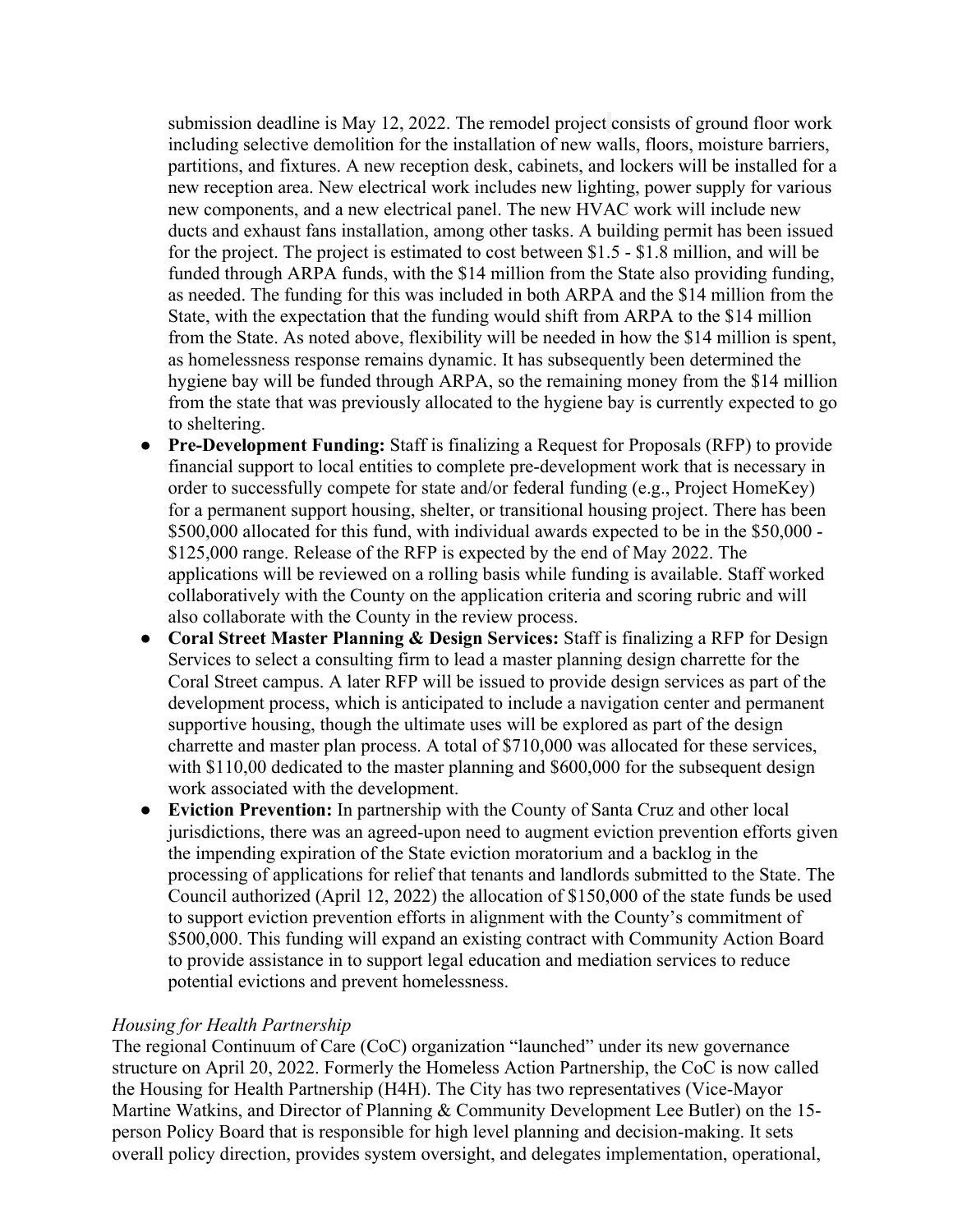and planning responsibilities to specific Operational Committees and Working Groups. Staffing for the H4H Partnership continues to be provided by The County of Santa Cruz Human Services Agency, Housing for Health Division.

#### *Collaboration on Recent County Grant-Funded Programs*

Santa Cruz County was one of four counties in the state to participate in the most recent encampment-focused cohort of the Governor's 100-day Challenge to reduce homelessness and connect persons experiencing homelessness to to stable housing. City staff participated as part of the project team. The planning began in November 2021, and the 100-day challenge kicked-off in January 2022. In the 100-Day Challenge, the agencies and organizations that make up the homelessness response system in a community work together to set goals, streamline systems and relationships, and explore new ways to support community members experiencing homelessness. At the conclusion of the 100-day in April 2022, 33 people experiencing unsheltered homelessness were placed in housing and another 54 people were put on the pathway to housing, using a combination of shelters and managed encampments. City staff were integral partners in this initiative with 29 of the 54 people reported to be on a path to housing being participants in the City's 1220 River Transitional Community Camp.

As reported at the March 8, 2022 quarterly update to Council, the County received a \$2.3 million Encampment Resolution Grant from the State of California focusing on connecting persons living in encampments along the San Lorenzo River to permanent and stable housing. This new program will combine outreach and case management with flexible "housing scholarships" to help eliminate financial barriers to the services and supports they need to successfully transition to stable housing. The County expects to have the staffing in place to launch this program in July 2022.

#### **CSSO/Safe Sleeping Program**

Implementation of the CSSO calls for an 24/7 sanctioned sheltering location and/or available homeless persons' storage, with 150 safe sleeping spaces identified as a minimum. The Homelessness Response Team has continued its work to stand up sanctioned sheltering locations, as directed by Council. The need for safe sleeping capacity has taken on further urgency in recent months following the Countywide reductions of County shelter options due to the expiration of pandemic related funding. The City is working in collaboration with the County to further expand capacity in the City.

#### *Armory City Overlook*:

After a three-month delay, the City received a signed contract from the Salvation Army (TSA) for six-month operation of a 24/7 emergency shelter. This tent-based managed camp will be located at the Armory on the south lawn and will shelter up to 75 individuals. Since receipt of the signed contract, City and TSA staff have worked jointly to ensure the shelter can open as soon as possible. TSA currently operates a County-funded emergency shelter at the Armory and is leveraging staff from that program, as well as the recently closed Pavilion program also at the Armory site, to allow the City Overlook program to have a soft opening of 20 individuals. As TSA is able to increase their staffing to support additional capacity, more individuals will be enrolled in the program. The estimated date of full capacity is late May. Outreach efforts are actively underway by City and TSA staff to enroll interested individuals in the new City Overlook program.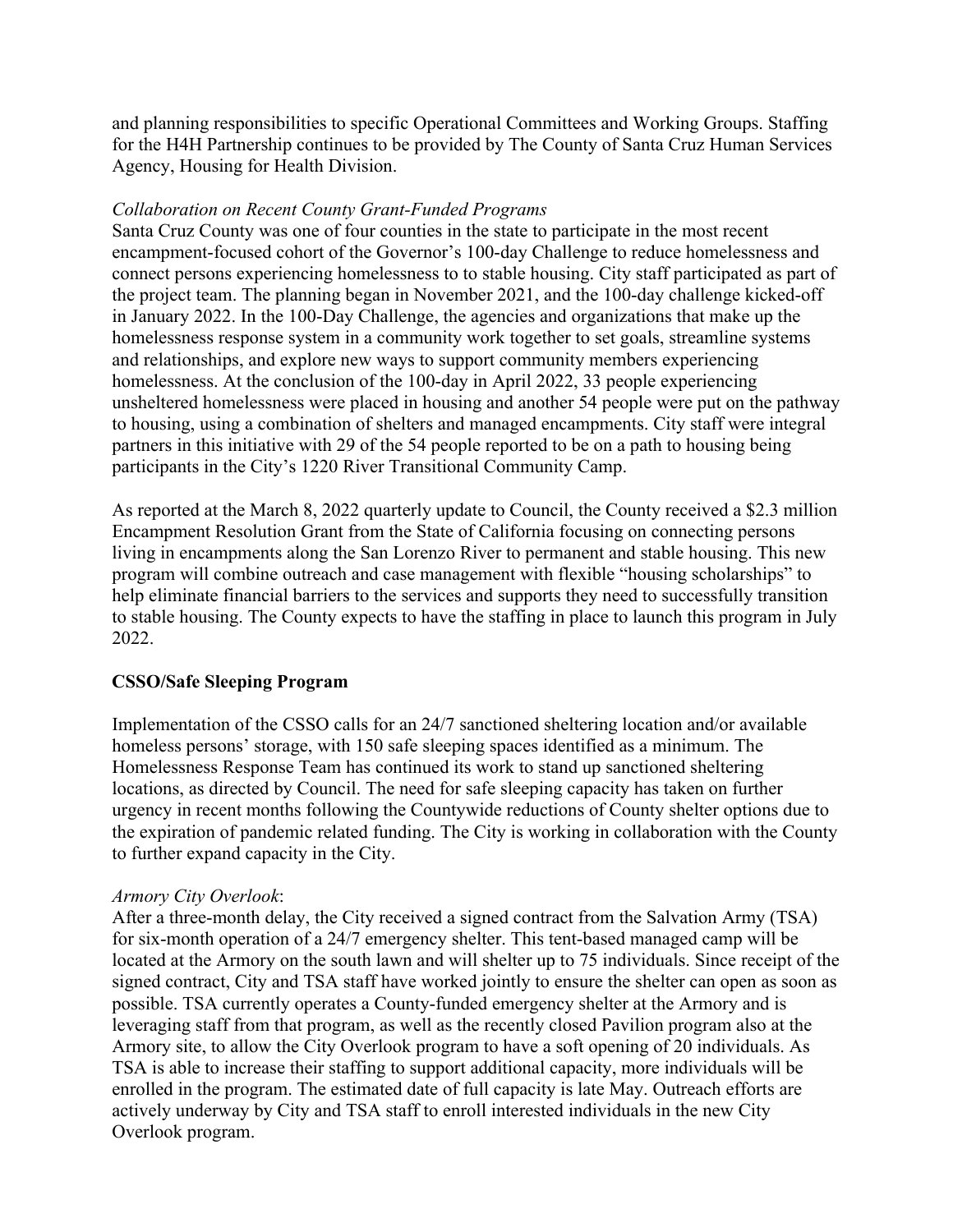The existing contract with TSA was set for operations from January – June 2022. Because of the delay in processing the contract, a contract adjustment is being drafted to shift the operational timeline to May – October 2022. TSA is also requesting a contract adjustment to request additional funding to support their human resource efforts. Currently the County funds 1.0 FTE human resource staff member and  $0.5$  FTE accountant. TSA is requesting the City take on these costs, as the County is ending their contract with TSA at the end of the current fiscal year. The existing County-funded emergency shelter inside the Armory building, with a current capacity of 65, will close on June 30. While the above position requests have been made by TSA, City staff is currently in negotiations with TSA to determine what if any budgetary adjustments will be made to the current contract. As soon as those adjustments are agreed upon, a revision will be brought to Council for approval.

## *Transitional Community Camps:*

The City's first Transitional Community Camp (TCC) has been open and operational since the beginning of this calendar year. It is located at the City-owned 1220 River St. property and currently has 30 participants. This low barrier camp offers basic services such as showers and cooking facilities, with staff providing daily oversight and case management. A cohesive camp community and camp council has been established with participants working together to maintain the facilities and support one another in adhering to the rules and expectations.

Since its opening, the 1220 TCC has supported 43 individuals who have participated in weekly case management meetings with staff to identify goals and connect participants to services. All current 1220 TCC participants are enrolled into the Homeless Management Information System (HMIS), so services and outcomes can be tracked. All participants have been provided access to on-site County benefits specialists. In additional to vital records and benefit acquisition, some other noted outcomes from the pilot program include: six participants have moved onto more stable shelter/housing (two rehoused, two to sober living environments, two to Rebele Family Shelter); five have acquired housing vouchers since entering the program; three have enrolled in the County's medication assistance treatment (MAT) program; four have been connected to mental health support; and six have obtained employment.

Given the initial success of the 1220 TCC, the City intends to open a second TCC in the coming months. This site will be designed for those with mobility challenges and will therefore need to be placed in a location accessible to services. Funding for this additional TCC has been identified as part of the \$14 million from the State, and efforts to open the site, including participant and neighborhood outreach, will begin as soon as staff capacity allows. The goal is to enroll a minimum of 15 participants in this new TCC, and potentially up to 30 if the location and site design can accommodate the greater numbers.

#### *Shelter Expansion:*

In addition to the opening of a second TCC, the City continues to pursue additional shelter programs to expand the number of emergency shelter spots available. There may be some available allocations from the State funding that can be used to fund additional shelter in the near term. The following shelter options are currently being explored by City staff as well as regional partners:

● **Armor***y* **Building:** The closure of the County's shelter program at the Armory is set for June 30. This will leave the inside of the building available for a new program. The City is currently reaching out to local vendors to explore interest and capacity to operate a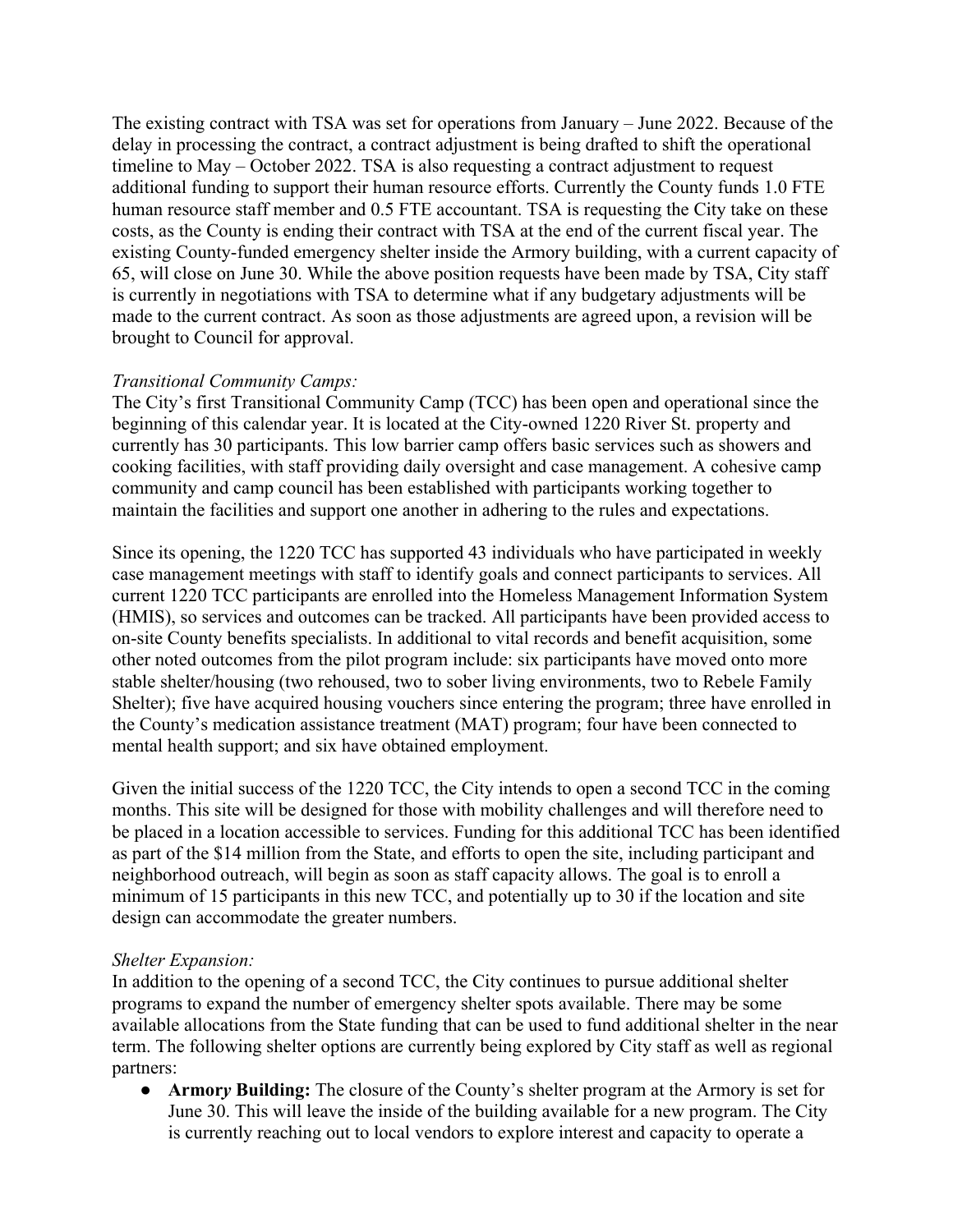replacement program at this site. This facility has the capacity for approximately 75-80 cots for an overnight only program or approximately 60 spots for a 24/7 program.

- **Housing Matters' Expansion:** As was reported at our last homelessness response update, the City, the County, and Housing Matters have engaged in collaborative discussions around expanding the current capacity at Housing Matters. This proposed capacity increase will utilize Pallet Shelters (or similar sleeping cabin structures) purchased by the City and will include the other necessary infrastructure to support the program. It is anticipated that this new 24/7 shelter will be operated by Housing Matters, through a contract with the County, offering program participants access to Housing Matters' staff who will provide case management and housing navigation. The plans for this initial new expansion are underway with the hope to have additional bed capacity as soon as July 2022. We are also analyzing the best use of the currently vacant River Street Shelter, a City-owned property on the Housing Matters campus, to see how best to further expand the number of shelter beds. The options include renovating the structures to accommodate up to 15 persons or demolishing the structures and replacing them with either mobile trailers or Pallet Shelters (or similar) that could further increase capacity.
- **Motels/Hotels:** Using COVID-19 funding, the County has funded temporary shelter operations in a number of hotels and motels throughout the County, including some in the City. Some of those have since ceased operations. Others are expected to cease operations in the coming months (Oceana Inn). The County is exploring whether and how some of those buildings or additional hotels/motels could be leased for medium-term shelter operations (one to three years). It is currently anticipated that the shelter operations would be staffed 24/7, and services would be provided to connect individuals to permanent housing options. To support this effort, the City and County have engaged in conversations about potential hotels that could be used for these purposes. Staff have analyzed locations, surrounding land uses, number of rooms, transient occupancy tax revenues, and various other factors as a means to identify various options for the use. Preliminary analysis has the City and County considering a range of potential hotels/motels (e.g., Ocean Lodge, Continental Inn, Oceana Inn, The Islander, or others), though it is likely that only one or two would actually be used for such purposes. It is also important to note that the County has made some initial inquiries, but not all of these property owners have even been contacted to gauge interest in such a program. Further analysis will be needed as this potential approach is explored. Of note, the County has been awarded Project Homekey funding for a hotel conversion in Ben Lomond, and it is also pursuing Project Homekey funding for converting the Rodeway Inn in Watsonville into housing to serve the homeless.
- **Sober Living Shelter**: The County is exploring plans to add a sobering center and an addiction recovery facility on County property in the City of Santa Cruz, adjacent to the County Jail.

#### **OVO Implementation and Safe Parking Program (Tier 1, Tier 2 and Tier 3)**

The OVO was adopted by Council on November 9, 2021. Several key elements of the OVO include parking restrictions on City streets between midnight and 5 a.m., a new residential permit program, and the restriction of discharging sewage or greywater on streets or in storm drains. The Council also directed staff to launch a three-tier safe parking program to allow oversized vehicles a legal, overnight parking option within the City limits.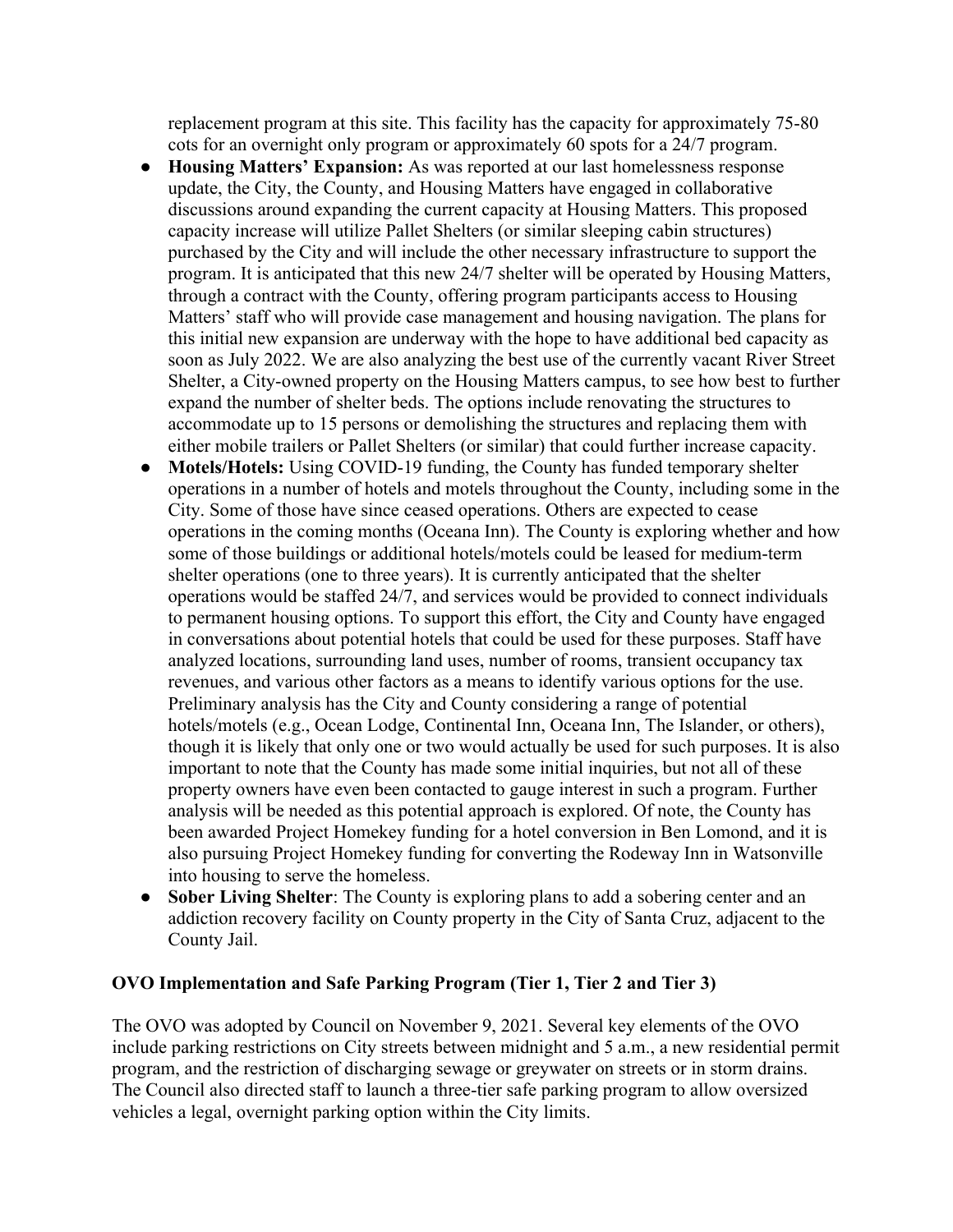Upon passage of the OVO, staff applied and received initial approval for the necessary Coastal Development Permit and the Design Permit. The decision by the Zoning Administrator to approve these permits was appealed to the Planning Commission for review. The Commission met on March 3, 2022 and upheld the permit approval with additional requirements to the safe parking program design. On April 12, 2022, the City Council reviewed the Commission's decision and modified the conditions of approval. As of the drafting of this report, an appeal of the Council's action to the Coastal Commission has not been filed, however, it is expected that one will be filed prior to the deadline of May 5, 2022. It is expected that a Coastal Commission hearing to consider the Coastal Permit will take place on June 8, 9, or 10, 2022, though that has not yet been confirmed. It is expected that implementation of the OVO will begin following the conclusion of the appeals process, assuming permits are approved, and following completion of these steps: establishment/expansion of the safe parking programs (see updates below); establishment of a rate structure for residential permits via Council resolution; rollout of the residential permit program, including public education; augmentation of staffing and operations for safe parking; and installation of applicable signage.

Although the OVO has not been fully implemented, the initial Safe Parking programming portions of the ordinance have been activated and will be expanded in the coming months.

*Tier 1 Emergency Safe Parking (3 spaces total):* Emergency, night only parking spots continue to be available in the SCPD parking lot. SCPD is administering the Tier 1 program and interested participants can contact SCPD directly.

*Tier 2 Multiple Safe Parking Sites (30 spaces total*): The Tier 2 program is currently operational in two downtown City lots with six spots total. Each of these parking lots has capacity to increase the number of spaces at that location, and each currently has available capacity. Program participants are able to stay overnight for up to 30 days as part of the initial pilot, with extensions having been granted thus far based on availability, with one participant approaching 60 days as of the drafting of this report. It is anticipated that said participant will be granted another extension if requested. The number of nights that participants can be continuously enrolled at a location will be evaluated as the full program is implemented. Program parking spots have designated signs and participants are given permits to display in their windshield. Trash facilities are provided on-site, and a portable restroom and hand-washing station is available. Staff have identified additional City-owned lots, so expansion to 30 Tier 2 spots can occur as program demand increases. Outreach regarding the Tier 2 program is currently being done by parking and SCPD staff as well as through City and County outreach workers. The only requirement to participate in this program is that participants must sign the participant agreement and adhere to the rules of conduct to participate in the program.

*Tier 3 Operator Supported 24/7 Safe Parking Site (15-20 spaces total):* The third tier of the Safe Parking Program is designed to provide more stability to participants through a 24/7 parking program tied to case management. An operational vendor was selected through the City's open Homeless and Housing Services Request for Qualifications process. Staff is now working with this vendor to determine scope of work and operational budget so a contract can be drafted. The site location has been identified and can accommodate 20 oversized vehicles, with more possible depending on the size of vehicles. Once the contract is finalized, it will be brought to the Council in early June. The goal is to open the Tier 3 program at the beginning of the fiscal year.

#### **Encampment Management**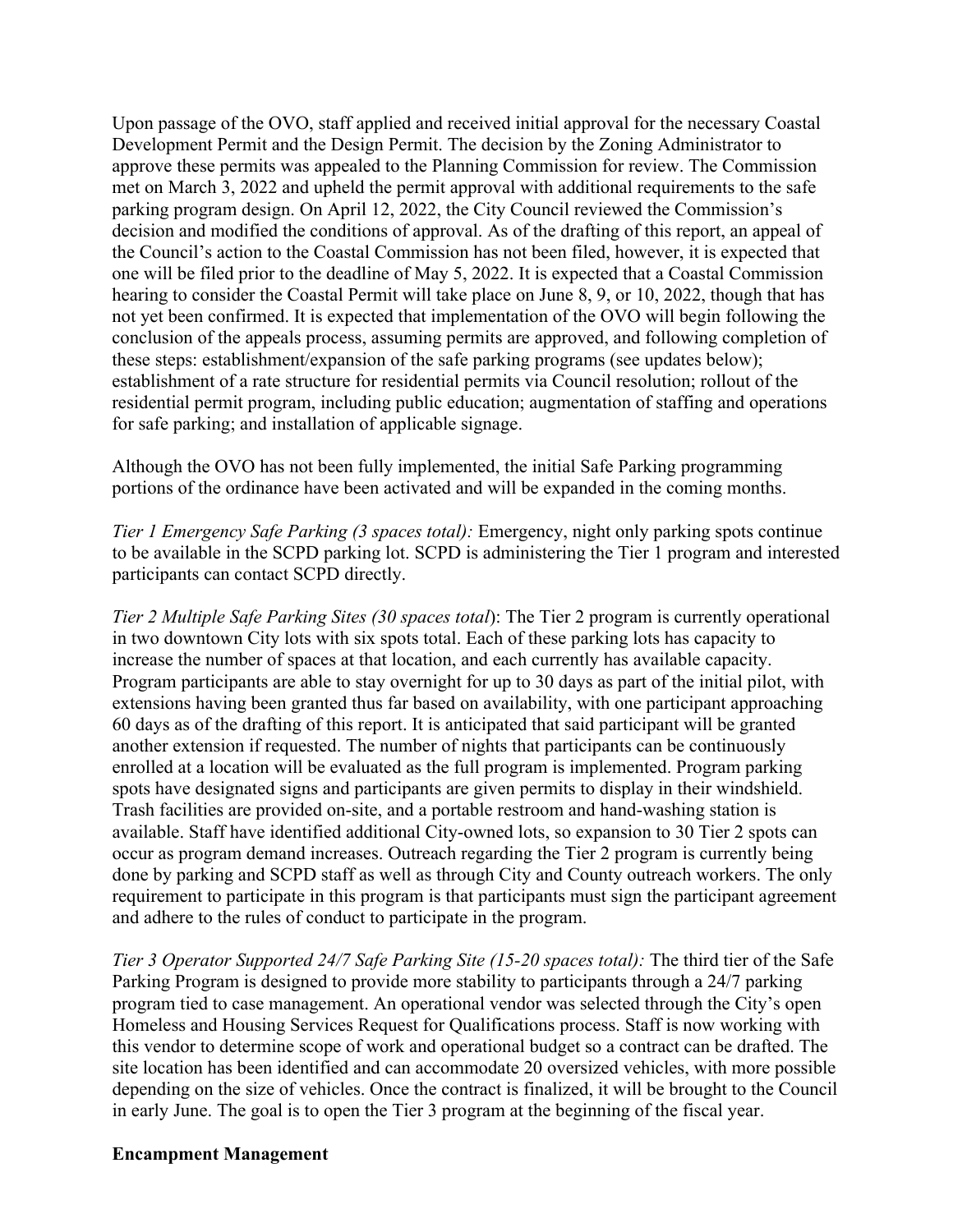## *CalTrans Closures of Camps in Right-of-Ways*

In the last several weeks, CalTrans has engaged in a series of encampment abatement efforts on their property within the City of Santa Cruz. Most notably, this included the large "Hell's Trail" encampment situated between Highway 1 and the Santa Cruz Memorial Cemetery. The closure of this camp displaced between 60-70 persons, and while a significant number of persons relocated to the Benchlands, many persons established tents along the San Lorenzo River levee. Since this time, City staff have been working to keep the levee and riparian areas clear of camping and have encouraged and supported campers to relocate out of these areas.

#### *Benchlands Camp*

As a result of the closure of the Cemetery and Hell's Trail camps, the number of persons camping in the Benchlands has increased significantly compared to the beginning of the year. Earlier this year, Council provided staff direction to work toward closing the Benchlands to camping, and on April 12, 2022, the City Manager reported to Council that staff are working towards a closure in July 2022. Staff is in the process of developing an operational plan for the closure to camping on this timeline, along with a plan for the restoration of the area to its intended use as a park that is utilized by the entire community. Several factors are critical to the success of this effort are already underway, including expansion of existing shelter capacity in the City, along with collaboration with the County to expand case management, service connections, and rehousing efforts for persons camping in the Benchlands in advance of the closure. City and County staff are already working to expand their efforts in these regards, and the County is expected to set up a mobile office for its outreach workers behind the County building to serve the Benchlands. In the coming weeks, City and County outreach staff hope to engage every person camping in the Benchlands and work with them to develop a rehousing/sheltering plan.

#### **Health in All Policies (HiAP)**

HiAP is a collaborative approach to improving the health of all people by incorporating health considerations into decision-making across sectors and policy areas. HiAP is based on 3 pillars: equity, public health, and sustainability. The goal of HiAP is to ensure that all decision-makers are informed about the health, equity, and sustainability impacts of various policy options during the policy development process. The actions and approaches discussed herein support the pillar of equity by providing services, such as safe sleeping, safe parking, and case management services that support individuals experiencing homelessness. They support public health by providing mental health, case management, and hygiene resources to those experiencing homelessness. The actions and approaches support sustainability by providing resource and land management staff, shelter, and hygiene resources, thereby decreasing the amount of litter, debris, and human waste that is disposed of improperly. Therefore, these actions and approaches are consistent with the three pillars of HiAP.

#### **FISCAL IMPACT:**

The recommended actions in this report were included in the expenditure plan for the \$14 million received from the State of California that was authorized on March 8, 2022, as well as the ARPA funds that were authorized on December 14, 2021. The personnel actions included in the attached resolution have a total cost of \$564,791 for FY 2023, with \$352,058 from the State of California \$14 million and \$212,733 from the General Fund. However, the net impact to the